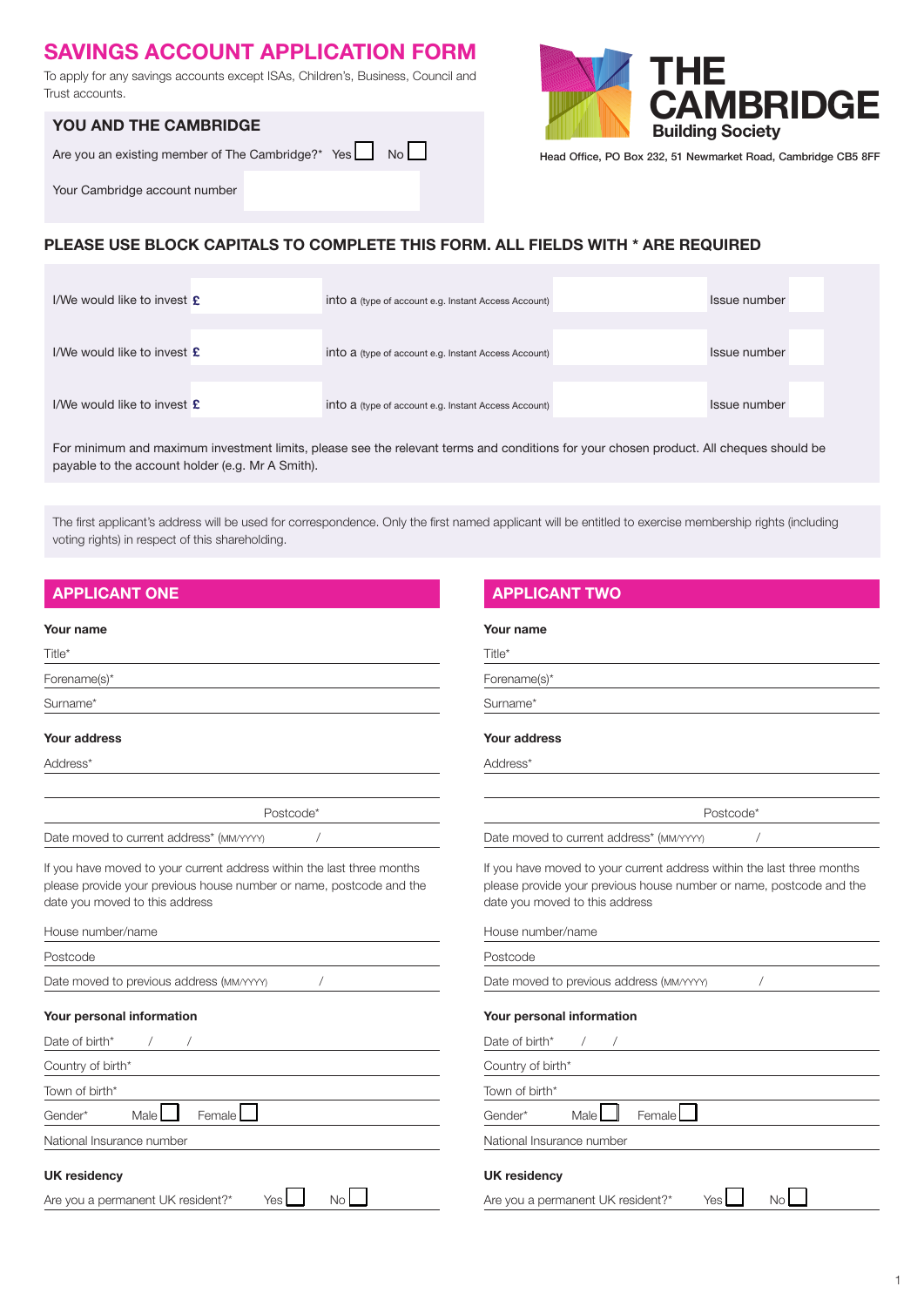# APPLICANT ONE APPLICANT ONE APPLICANT TWO

### What is your employment status?\*

|                                                                                                                                                                           | Please select                                                                                             |
|---------------------------------------------------------------------------------------------------------------------------------------------------------------------------|-----------------------------------------------------------------------------------------------------------|
| If employed, what is your occupation?*                                                                                                                                    | If employed, what is your occupation?                                                                     |
| Nationality / tax                                                                                                                                                         | Nationality / tax                                                                                         |
| What is your nationality?*                                                                                                                                                | What is your nationality?*                                                                                |
| No<br><b>Yes</b><br>Do you have dual nationality?*                                                                                                                        | Do you have dual nationality?*                                                                            |
| Please state your second nationality                                                                                                                                      | Please state your second nationality                                                                      |
| No <sub>l</sub><br>Yes<br>Are you a United States of America citizen?*                                                                                                    | Are you a United States of America citi                                                                   |
| What is your country of residence for tax purposes?*                                                                                                                      | What is your country of residence for t                                                                   |
| No<br>Do you have dual residency for tax purposes?*<br>Yes                                                                                                                | Do you have dual residency for tax pur                                                                    |
| Please state your second residency for tax purposes                                                                                                                       | Please state your second residency for                                                                    |
| If you are not solely British for tax purposes please detail your Taxpayer<br>Identification Number or other tax reference number                                         | If you are not solely British for tax purp<br>Identification Number or other tax refer                    |
| <b>Contact details</b><br>At least one contact number is needed                                                                                                           | <b>Contact details</b><br>At least one contact number is needed                                           |
|                                                                                                                                                                           |                                                                                                           |
| Home phone number                                                                                                                                                         | Home phone number                                                                                         |
|                                                                                                                                                                           | Mobile phone number*                                                                                      |
|                                                                                                                                                                           | Email address*                                                                                            |
|                                                                                                                                                                           |                                                                                                           |
| <b>KEEPING YOU INFORMED</b>                                                                                                                                               |                                                                                                           |
| Mobile phone number*<br>Email address*<br>Where we need to contact you by telephone, and you have given<br>us more than one number, please tell us your preferred option: | <b>KEEPING YOU INFORMED</b><br>Where we need to contact you by tel<br>us more than one number, please tel |
| Mobile number<br>Home number                                                                                                                                              | Home number<br>Mobile numbe                                                                               |

Occasionally we would like to contact you about products and services from The Cambridge we think may be of interest to you.

This may be via post, telephone or email. If you wish to receive these communications please tick the box

### What is your employment status?\*

| Please select                                                              |     |       |
|----------------------------------------------------------------------------|-----|-------|
| If employed, what is your occupation?*                                     |     |       |
|                                                                            |     |       |
| Nationality / tax                                                          |     |       |
| What is your nationality?*                                                 |     |       |
| Do you have dual nationality?*                                             | Yes | Nο    |
| Please state your second nationality                                       |     |       |
| Are you a United States of America citizen?*                               |     | Yes   |
| What is your country of residence for tax purposes?*                       |     |       |
|                                                                            |     |       |
| Do you have dual residency for tax purposes?*                              |     | Yes I |
| Please state your second residency for tax purposes                        |     |       |
| If you are not solely British for tax purposes please detail your Taxpayer |     |       |
| Identification Number or other tax reference number                        |     |       |

by telephone, and you have given se tell us your preferred option:

umber **Mobile 1** 

me of day for us to call:

Occasionally we would like to contact you about products and services from The Cambridge we think may be of interest to you.

This may be via post, telephone or email. If you wish to receive these communications please tick the box

### SIGNING INSTRUCTIONS FOR ACCOUNTS WITH MULTIPLE HOLDERS

You can have up to four account holders on our savings accounts. If you would like more than two account holders please fill in another application form for the additional holders.

For accounts with multiple holders, tell us how many signatures you would like us to take as your authorisation for account operation:

 $1 \cap 2 \cap 3 \cap 4 \cap$ 

Please note that on bonds where there are multiple account holders any one account holder may operate the account.

### FINANCIAL SERVICES COMPENSATION SCHEME (FSCS)

### I/We have received a copy of the Financial Services Compensation Scheme information sheet

It's important that you read the FSCS information sheet. It provides information about the protection of your savings deposits. If you need a copy of the information sheet or more information please ask in branch or call 0345 601 4021.